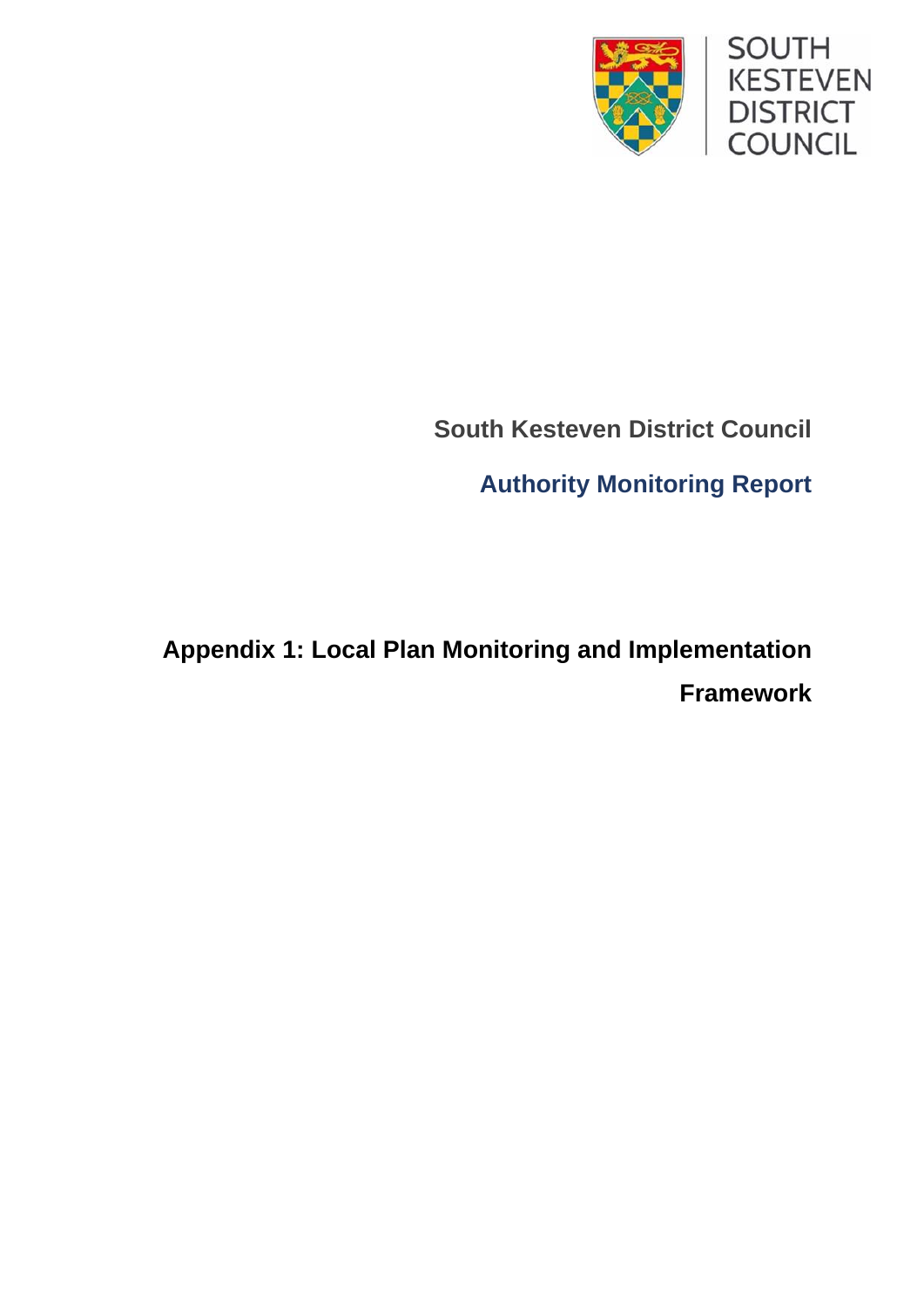The key below shows the status of each target against the indicator monitored in the report and is highlighted in the table below. The table below also sets out where the information for each indicator can be found in the report.

| <b>Key</b>                                |
|-------------------------------------------|
| Fully met                                 |
| <b>Partially met</b>                      |
| Not met                                   |
| No target/ data available at<br>this time |

| <b>Policy</b>                                                          | <b>Indicator</b>                                                                                                            | Target                                                                                                                    | <b>AMR</b><br>Page | <b>AMR</b><br>Table/Paragraph |
|------------------------------------------------------------------------|-----------------------------------------------------------------------------------------------------------------------------|---------------------------------------------------------------------------------------------------------------------------|--------------------|-------------------------------|
| SD1: The Principles of<br>Sustainable Development in<br>South Kesteven | The number of applications refused planning<br>permission due to non-compliance with Policy<br>SD2 and supported at appeal. | To ensure sustainable development is achieved                                                                             | 29                 | Paragraph 4.66                |
| <b>SP1: Spatial Strategy</b>                                           | Number and percentage of dwellings<br>completed, by location, in accordance with<br>Policy SP2: Settlement Hierarchy.       | Majority of housing to be delivered in Grantham, and<br>then as per the Settlement Hierarchy as defined in<br>Policy SP2. | 14                 | Table 6                       |
| SP2: Settlement Hierarchy                                              | See Indicator for policy SP1                                                                                                | See Target for Policy SP1                                                                                                 | $14 - 15$          | Paragraph 4.5-4.6             |
| SP3: Infill Development                                                | The number of applications refused planning<br>permission contrary to Policy SP3, and<br>supported at appeal.               | No applications refused planning permission,<br>contrary to Policy SP3, to be supported at appeal.                        | 29                 | Paragraph 4.67                |

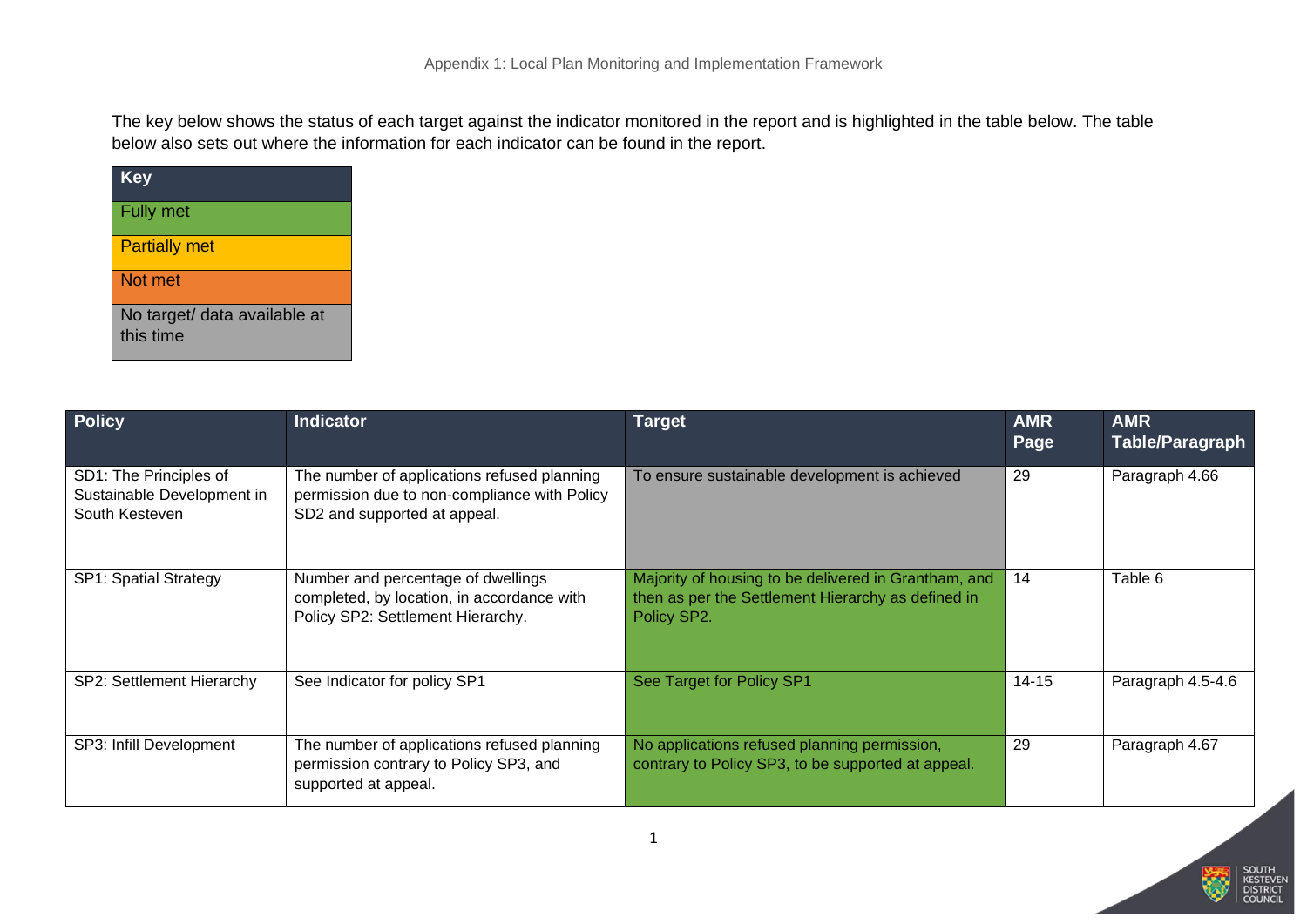| <b>Policy</b>                                         | <b>Indicator</b>                                                                                                       | <b>Target</b>                                                                                       | <b>AMR</b><br>Page | <b>AMR</b><br><b>Table/Paragraph</b> |
|-------------------------------------------------------|------------------------------------------------------------------------------------------------------------------------|-----------------------------------------------------------------------------------------------------|--------------------|--------------------------------------|
| SP4: Development on the<br><b>Edge of Settlements</b> | The number of applications refused planning<br>permission contrary to Policy SP4, and<br>supported at appeal.          | No applications refused planning permission,<br>contrary to Policy SP4, to be supported at appeal.  | 29                 | Paragraph 4.68                       |
| SP5: Development in the<br>Open Countryside           | The number of applications refused planning<br>permission contrary to Policy SP5, and<br>supported at appeal.          | No applications refused planning permission,<br>contrary to Policy SP5, to be supported at appeal.  | 29                 | Paragraph 4.69                       |
| H1: Housing Allocations                               | Total number of dwellings completed annually,<br>by location and status (allocation or windfall)                       | Deliver 650 dwellings per annum to meet the<br>required need over the plan period                   | $12 - 13$          | Table 4-5                            |
|                                                       | Number of lapsed sites per annum across all<br>sites (allocations and windfall)                                        | To monitor the number of lapsed sites and removal<br>of such sites from housing supply commitments. | 15                 | Paragraph 4.7                        |
|                                                       | Number of demolitions per annum across all<br>sites (allocations and windfall)                                         | To monitor the number of demolitions and removal<br>of such sites from housing supply commitments.  | 15                 | Paragraph 4.8                        |
|                                                       | Loss of residential to other use classes (no. of<br>dwellings) across all sites (allocations and<br>windfall)          | No net loss of residential to other uses.                                                           | 15                 | Paragraph 4.8                        |
| H2: Affordable Housing<br>Contributions               | Proportion of housing completions on<br>qualifying sites that are affordable.                                          | 30% of total housing completions on all eligible sites                                              | 17                 | Paragraph 4.9-4.10                   |
|                                                       |                                                                                                                        | 20% in urban area of Grantham                                                                       |                    |                                      |
| H3: Self and Custom Build<br>Housing                  | Total number of individuals/ families and<br>groups registered on the Self-build and<br>Custom build Housing Register. | At least 2% of self and custom build plots permitted<br>on sites with 400 or more units             | Table 8-9          | Paragraph 4.17-<br>4.28              |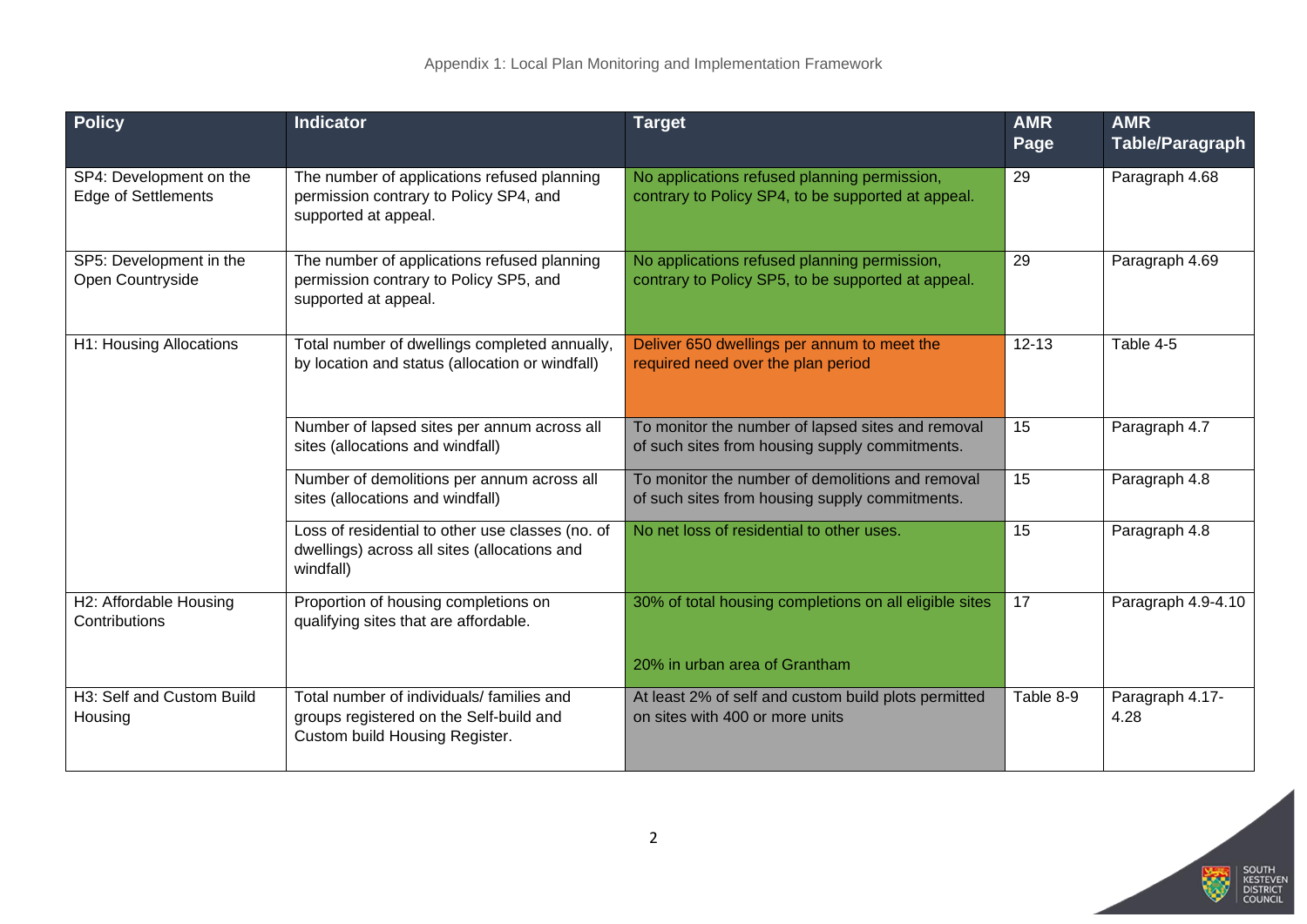| <b>Policy</b>                                                                     | <b>Indicator</b>                                                                                                                                 | <b>Target</b>                                                                                                                            | <b>AMR</b><br>Page | <b>AMR</b><br><b>Table/Paragraph</b>   |
|-----------------------------------------------------------------------------------|--------------------------------------------------------------------------------------------------------------------------------------------------|------------------------------------------------------------------------------------------------------------------------------------------|--------------------|----------------------------------------|
|                                                                                   | Number of specifically stated self-build plots<br>permitted as part of planning application on<br>sites of 400 or more units.                    |                                                                                                                                          |                    |                                        |
| H4: Meeting All Housing<br><b>Needs</b>                                           | Number of varying housing types, as identified<br>in Policy H4, permitted and completed, by<br>location - including specialist housing           | Delivery of a suitable range and mix of house types<br>which are appropriate to their locations and local<br>needs                       | 21                 | Paragraph 4.29-<br>4.30<br>Table 15-17 |
| H5: Gypsies and Travellers                                                        | Number of approved gypsy and traveller<br>pitches from development control, planning<br>policy records.                                          | Meet the assessed needs of gypsies and travellers<br>according to the SKDC and RC GTAA (2015).<br>No unauthorised encampments per annum. | $\overline{22}$    | Paragraph 4.31-<br>4.34<br>Table 18    |
| H6: Travelling Showpeople                                                         | Number of approved pitches from<br>development control and planning policy<br>records.                                                           | Meet needs identified in accordance with the SKDC<br>and RC GTAA                                                                         | 22                 | Paragraph 4.31-<br>4.34<br>Table 18    |
| SP6: Community Services<br>and Facilities                                         | Number & type of services and facilities lost in<br>South Kesteven by location.                                                                  | No net loss of facilities to ensure community facilities<br>are provided to meet local needs                                             | 28                 | Paragraph 4.65                         |
| E1: Grantham Southern<br><b>Gateway Strategy</b><br><b>Employment Opportunity</b> | Amount of new employment land committed or<br>completed (by use class) on the Grantham<br>Southern Gateway site in accordance with<br>Policy E1. | Development of Strategic Employment Site within<br>the plan period.                                                                      | 23                 | Table 19                               |
|                                                                                   | Amount of other employment generating uses<br>committed or completed on the Grantham<br>Southern Gateway site in accordance with<br>Policy E1.   |                                                                                                                                          |                    |                                        |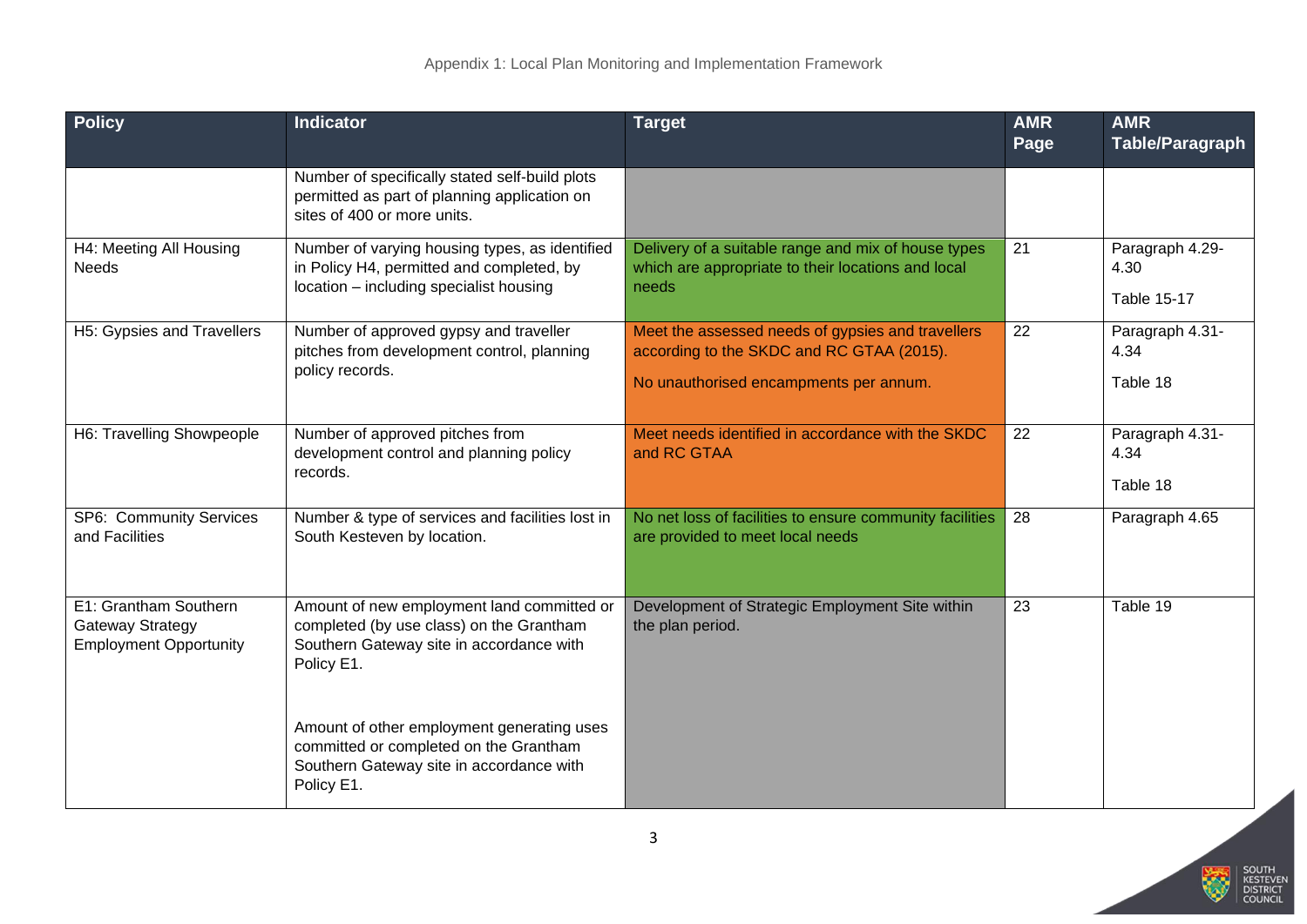| <b>Policy</b>                                                                  | <b>Indicator</b>                                                                                                                                      | <b>Target</b>                                                         | <b>AMR</b><br>Page | <b>AMR</b><br><b>Table/Paragraph</b>                                                                                                                           |
|--------------------------------------------------------------------------------|-------------------------------------------------------------------------------------------------------------------------------------------------------|-----------------------------------------------------------------------|--------------------|----------------------------------------------------------------------------------------------------------------------------------------------------------------|
| E2: Strategic Employment<br><b>Sites</b>                                       | Amount of new employment land (m2/ha)<br>committed or completed on Strategic<br>Employment Sites as defined in Policy E2.                             | Development of Strategic Employment Sites within<br>the plan period.  | 23                 | Table 19                                                                                                                                                       |
| E3: Employment Allocations                                                     | Amount of new employment land (m2/ha)<br>committed or completed on allocated<br>Employment Sites as defined in policy E3                              | Development of Employment land allocations within<br>the plan period. | $\overline{23}$    | Table 19                                                                                                                                                       |
| E4: Protection of Existing<br><b>Employment Sites</b>                          | Amount of land lost (m2/ha) from existing<br>employment sites as defined in policy E4.                                                                | No loss of Existing Employment sites as defined in<br>policy E4       | $\overline{24}$    | Paragraph 4.37                                                                                                                                                 |
| E5: Expansion of Existing<br><b>Businesses</b>                                 | Amount of new employment land permitted or<br>completed (m2/ha) resulting in the expansion<br>of an existing building                                 | Net expansion of existing businesses, where<br>appropriate.           | 24                 | Paragraph 4.37                                                                                                                                                 |
| E6: Loss of Employment<br>Land and Buildings to Non-<br><b>Employment Uses</b> | Amount of employment land and buildings lost<br>(m2/ha) to non-employment uses.                                                                       | No loss of Existing Employment sites as defined in<br>policy E6       | 24                 | Note: Data in planning<br>applications is<br>incomplete to determine<br>the exact total amount<br>of employment loss.<br>Provided number of<br>buildings loss. |
| E7: Rural Economy                                                              | Amount of rural employment land (m2/ha)<br>permitted for the uses defined in Policy E7, by<br>location.<br>Number of applications supported at appeal | No rural development permitted contrary to Policy<br>E7.              | 24                 | Paragraph 4.37                                                                                                                                                 |
|                                                                                | when citing this policy within reason for refusal                                                                                                     |                                                                       |                    |                                                                                                                                                                |
| E8: Other Employment<br>Proposals                                              | Amount of employment land (m2/ha) permitted<br>for the uses defined in Policy E8, by location.                                                        | No employment proposals permitted contrary to<br>Policy E8.           | 24                 | Paragraph 4.37                                                                                                                                                 |

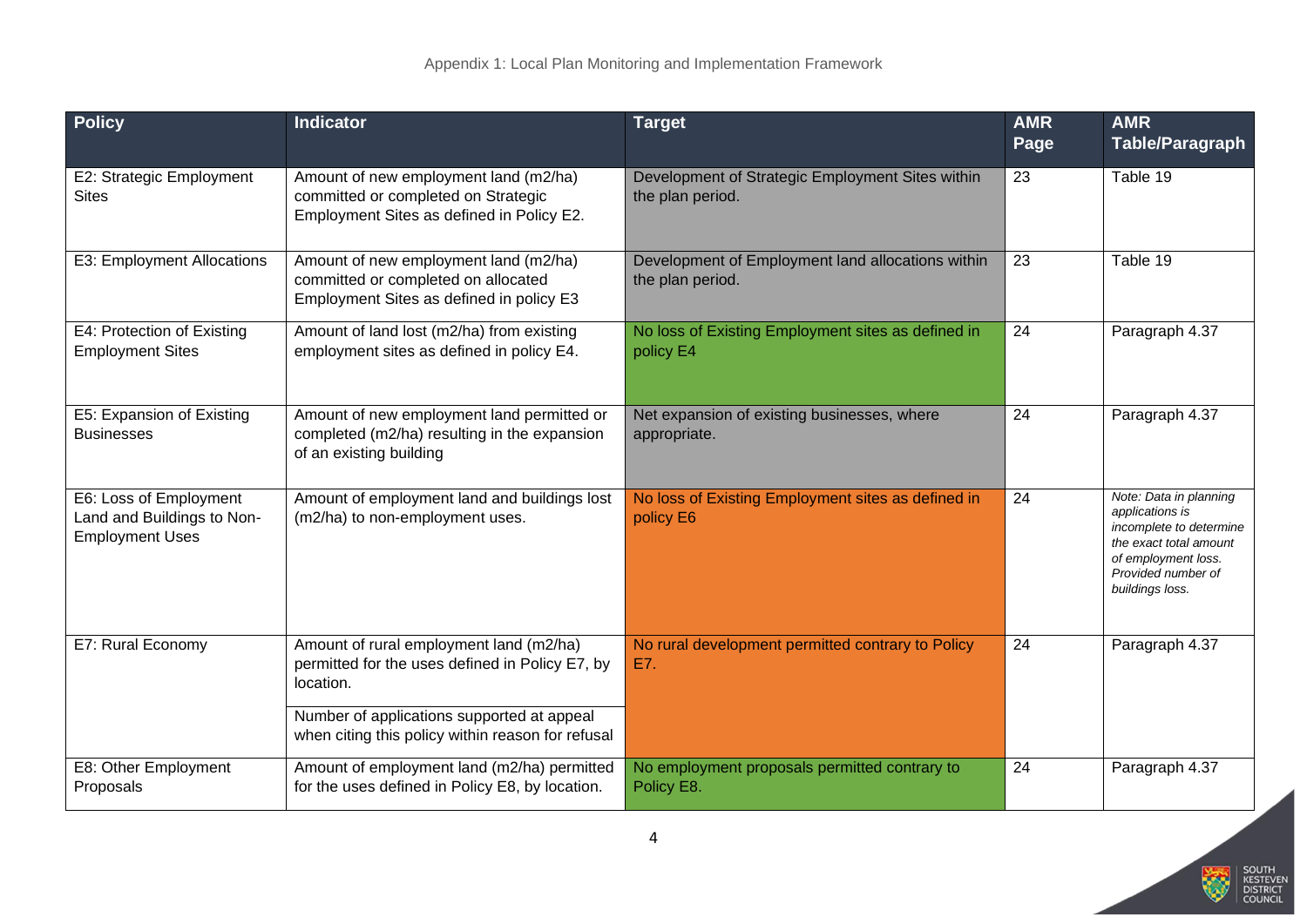| <b>Policy</b>                                           | <b>Indicator</b>                                                                                 | <b>Target</b>                                                                                                                                                                                                                          | <b>AMR</b><br>Page | <b>AMR</b><br>Table/Paragraph       |
|---------------------------------------------------------|--------------------------------------------------------------------------------------------------|----------------------------------------------------------------------------------------------------------------------------------------------------------------------------------------------------------------------------------------|--------------------|-------------------------------------|
|                                                         | Number of applications supported at appeal<br>when citing this policy within reason for refusal  |                                                                                                                                                                                                                                        |                    |                                     |
| E9: Visitor Economy                                     | Number of new or improved (or committed)<br>visitor economy type facilities by location.         | No development proposals permitted contrary to<br>Policy E9.                                                                                                                                                                           | 24                 | Paragraph 4.37                      |
|                                                         | Number of applications supported at appeal<br>when citing this policy within reason for refusal  |                                                                                                                                                                                                                                        |                    |                                     |
| <b>EN1: Landscape Character</b>                         | Number of applications supported at appeal<br>when citing this policy within reason for refusal  | No applications approved contrary to Policy EN1<br>and supported at appeal. To ensure that<br>development is appropriate to the character and<br>significant natural historic and cultural attributes and<br>features of the landscape | 24                 | Paragraph 4.38-<br>4.40             |
| <b>EN2: Protecting Biodiversity</b><br>and Geodiversity | Change in areas of biodiversity importance<br>including:                                         | No net loss of designated wildlife sites or protected<br>species.                                                                                                                                                                      | 25                 | Paragraph 4.41-<br>4.44<br>Table 20 |
|                                                         | Wildlife sites<br>Candidate/potential Local Wildlife<br><b>Sites</b><br>Protected species record |                                                                                                                                                                                                                                        |                    |                                     |
|                                                         | Number of applications supported at appeal<br>when citing this policy within reason for refusal  | No applications to be allowed which impact on<br>nature consideration interests to ensure<br>development minimises the impact of biodiversity<br>and wildlife.                                                                         | 25                 | Paragraph 4.44                      |

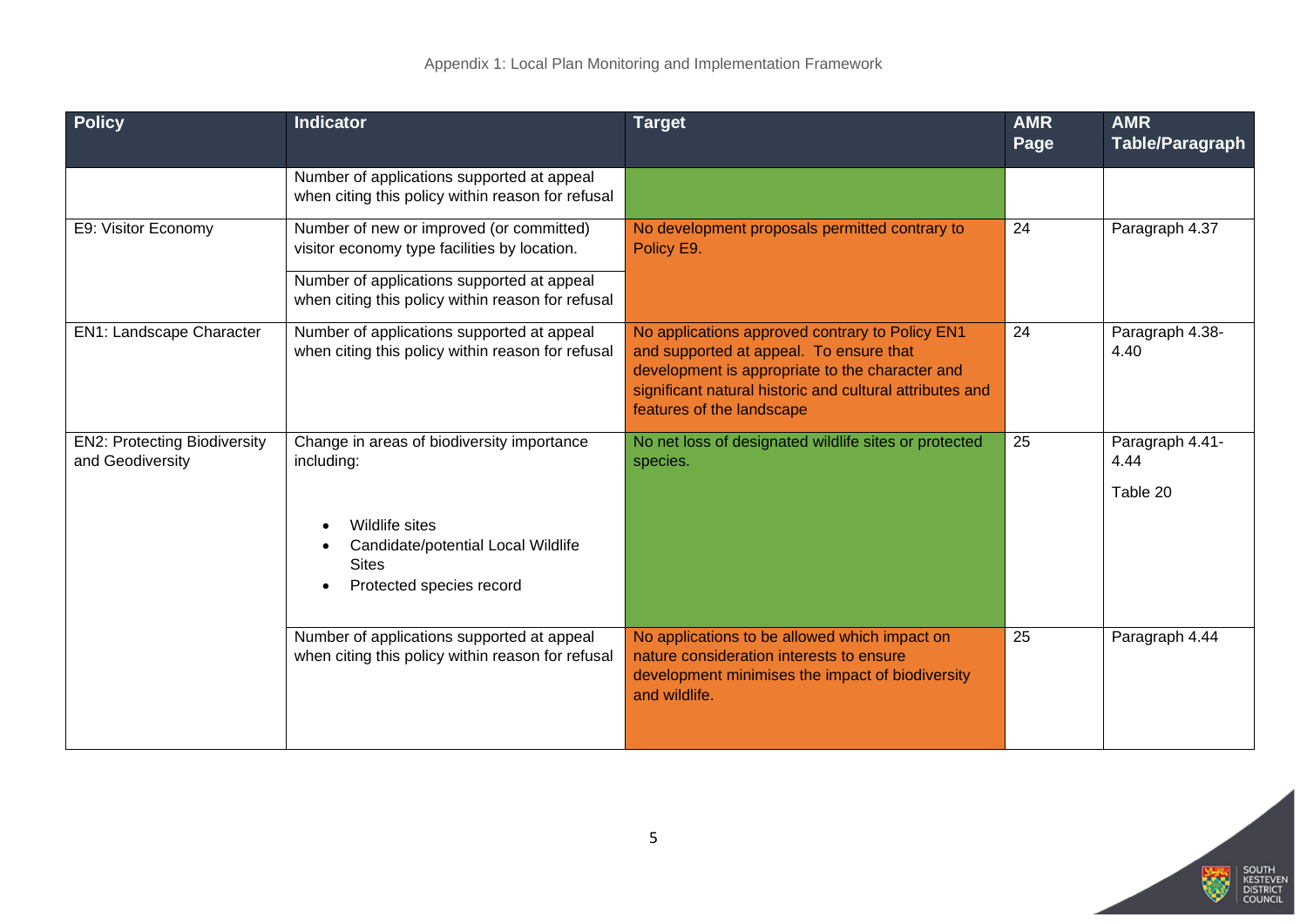| <b>Policy</b>                                          | <b>Indicator</b>                                                                                                                                                                                                     | <b>Target</b>                                                                                                                                                                                          | <b>AMR</b><br>Page | <b>AMR</b><br><b>Table/Paragraph</b> |
|--------------------------------------------------------|----------------------------------------------------------------------------------------------------------------------------------------------------------------------------------------------------------------------|--------------------------------------------------------------------------------------------------------------------------------------------------------------------------------------------------------|--------------------|--------------------------------------|
| <b>EN3: Green Infrastructure</b>                       | Number of applications refused planning<br>permission contrary to EN3 and supported at<br>appeal                                                                                                                     | No applications approved contrary to Policy or<br>supported at appeal.                                                                                                                                 | 25                 | Paragraph 4.45                       |
| <b>EN4: Pollution Control</b>                          | Number of applications refused planning<br>permission contrary to EN4 and supported at<br>appeal                                                                                                                     | No applications approved which would not on its<br>own, or cumulatively lead to unacceptable levels of<br>pollution.                                                                                   | 25                 | Paragraph 4.46                       |
| EN5: Reducing the Risk of<br>Flooding                  | Number of planning permissions approved<br>contrary to Environment Agency advice on<br>flooding and water quality grounds                                                                                            | No applications to be allowed contrary to<br><b>Environment Agency advice</b>                                                                                                                          | 25                 | Paragraph 4.47                       |
| <b>EN6: The Historic</b><br>Environment                | Number of applications refused in accordance<br>with Policy EN6 and supported at appeal.                                                                                                                             | No applications approved contrary to Policy EN6                                                                                                                                                        | 26                 | Paragraph 4.48-<br>4.50              |
| EN7: Protection and<br><b>Enhancing Grantham Canal</b> | Applications permitted or completed that are<br>designed to develop the canal's recreational,<br>nature conservation, heritage and tourism<br>appeal.                                                                | To enhance the Grantham Canal                                                                                                                                                                          | 26                 | Paragraph 4.51                       |
|                                                        | Number of applications refused in accordance<br>with Policy EN7 and supported at appeal                                                                                                                              | To protect the alignment of the Grantham Canal as<br>shown on the Policies Map.                                                                                                                        | 26                 | Paragraph 4.51                       |
| <b>DE1: Promoting Good</b><br><b>Quality Design</b>    | Number of applications refused in accordance<br>with Policy DE1 and supported at appeal                                                                                                                              | No applications approved contrary to Policy DE1 or<br>supported at appeal                                                                                                                              | 26                 | Paragraph 4.52                       |
|                                                        | Percentage of new dwelling son sites of 10<br>dwellings or more being developed as<br>'Accessible and Adaptable' in line with the<br>optional standards set out in Part M4(2) of the<br><b>Building Regulations.</b> | 10% of new dwellings on sites of 10 dwellings or<br>more to be developed as 'Accessible and Adaptable'<br>in line with the optional standards as set out in Part<br>M4(2) of the Building Regulations. |                    | Data not available at this time.     |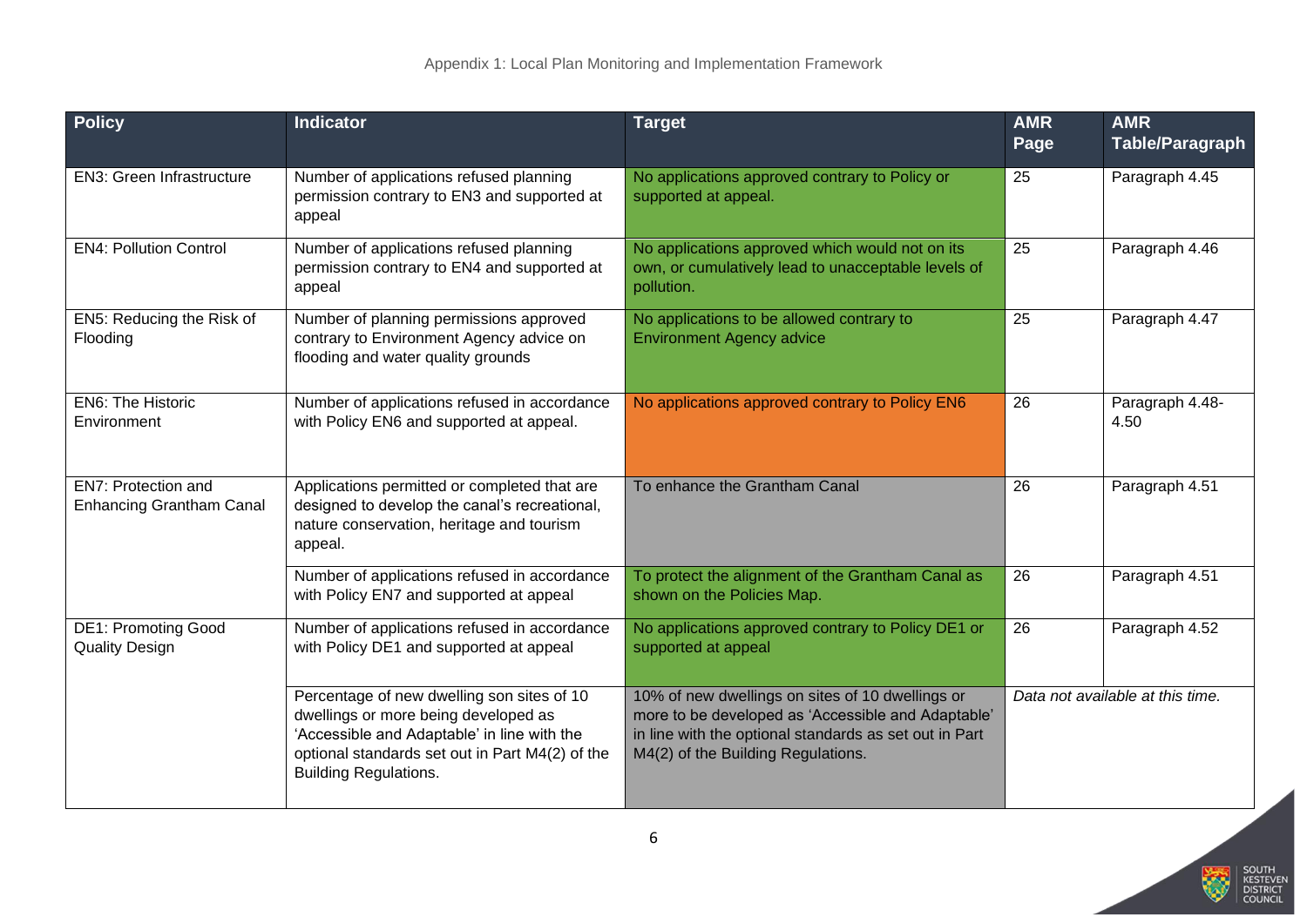| <b>Policy</b>                                                                 | <b>Indicator</b>                                                                                                                                                                                                                                         | <b>Target</b>                                                                                                                             | <b>AMR</b><br>Page | <b>AMR</b><br><b>Table/Paragraph</b> |
|-------------------------------------------------------------------------------|----------------------------------------------------------------------------------------------------------------------------------------------------------------------------------------------------------------------------------------------------------|-------------------------------------------------------------------------------------------------------------------------------------------|--------------------|--------------------------------------|
| SB1: Sustainable Building                                                     | Number of applications refused in accordance<br>with Policy SB1 and supported at appeal                                                                                                                                                                  | All development proposals will be expected to<br>mitigate against and adapt to climate change                                             | 26                 | Paragraph 4.53-<br>4.54              |
| OS1: Open Space                                                               | Number of applications refused in accordance<br>with Policy SB1 and supported at appeal.                                                                                                                                                                 | No net loss                                                                                                                               | 27                 | Paragraph 4.55                       |
| RE1: Renewable Energy<br>Generation                                           | Number of applications refused in accordance<br>with Policy RE1 and supported at appeal                                                                                                                                                                  | No applications approved contrary to Policy or<br>allowed at appeal.                                                                      | 27                 | Paragraph 4.56                       |
| GR1: Protecting and<br>Enhancing the Setting of<br>Belton House and Park      | Number of applications refused in accordance<br>with Policy GR:1 and supported at appeal.                                                                                                                                                                | No planning permission granted which impacts<br>(negatively) on the setting of Belton House and Park                                      | 27                 | Paragraph 4.57                       |
| <b>GR2: Sustainable Transport</b><br>in Grantham                              | Contributions to necessary transport<br>improvements and the delivery of the<br>objectives of the Grantham Transport Strategy<br>by appropriate development as defined in<br>Policy GR2 either directly or indirectly through<br>developer contributions | 100% of eligible development to make necessary<br>transport improvements and deliver the objectives of<br>the Grantham Transport Strategy | 27                 | Paragraph 4.58-<br>4.59              |
| GR3-H1: Spitalgate Heath -<br>Garden Village (Southern<br>Quadrant), Grantham | Number of housing commitments and<br>completions each year, against the trajectory.                                                                                                                                                                      | Deliver a total of 2000 homes by 2036                                                                                                     | 16                 | Table 7                              |
| GR3-H2: Rectory Farm<br>(phase 2 North West<br>Quadrant), Grantham            | Number of housing commitments and<br>completions each year, against the trajectory.                                                                                                                                                                      | Deliver a total of 1150 homes by 2036.                                                                                                    | 16                 | Table 7                              |

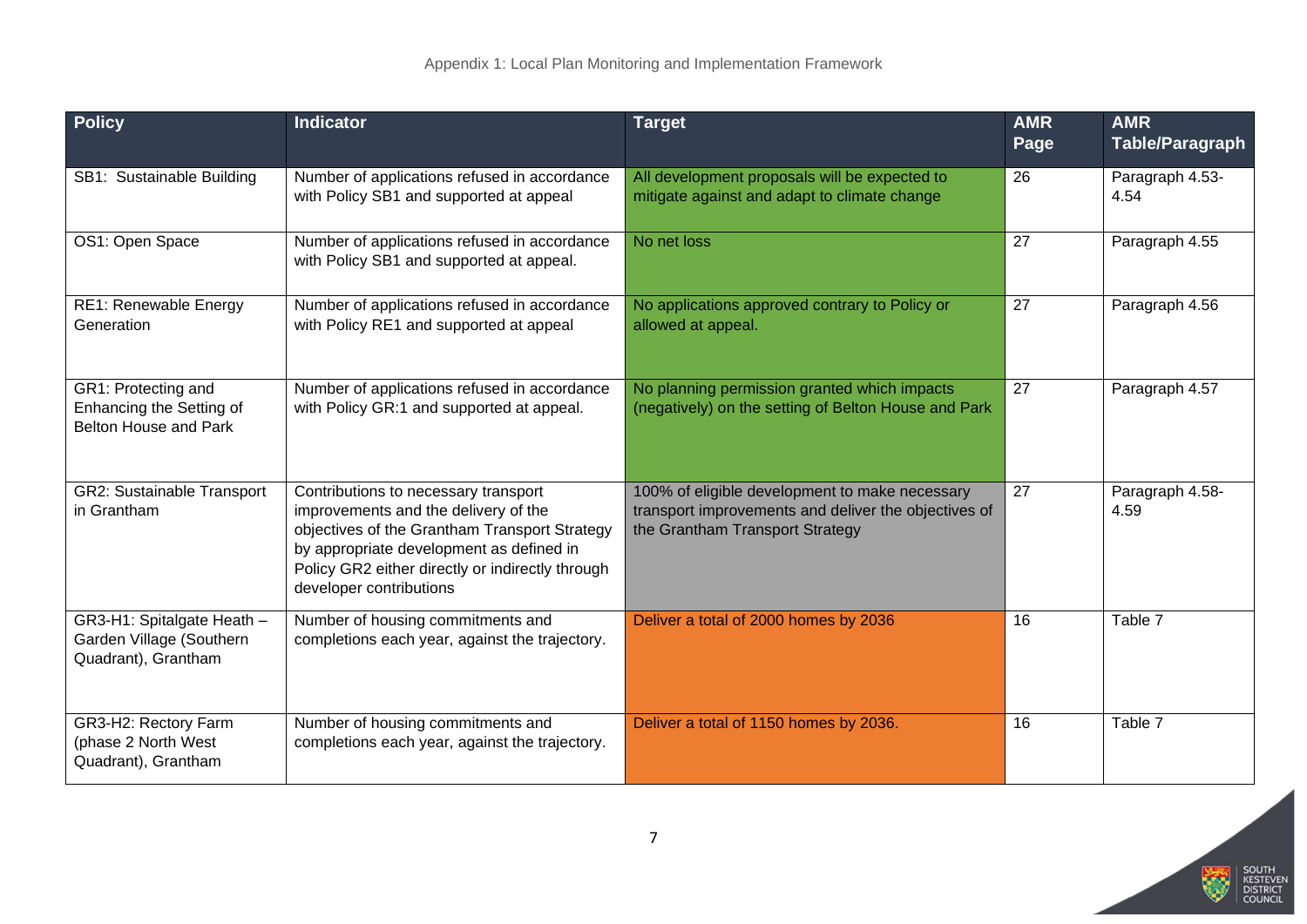| <b>Policy</b>                                                                              | <b>Indicator</b>                                                                                                                                             | <b>Target</b>                                                                       | <b>AMR</b><br>Page | <b>AMR</b><br><b>Table/Paragraph</b>                                   |
|--------------------------------------------------------------------------------------------|--------------------------------------------------------------------------------------------------------------------------------------------------------------|-------------------------------------------------------------------------------------|--------------------|------------------------------------------------------------------------|
| GR3-H3: Land adjacent to<br>Rectory Farm (Phase 3 North<br>West Quadrant), Grantham        | Number of housing commitments and<br>completions each year, against the trajectory.                                                                          | Deliver a total of 404 homes by 2036.                                               | 16                 | Table 7                                                                |
| GR3-H4: Land North of<br>Longcliffe Road and Ryedale<br>Close, Manthorpe Road,<br>Grantham | Number of housing commitments and<br>completions each year, against the trajectory.                                                                          | Deliver a total of 480 homes by 2036.                                               | Local Plan.        | Indicator not relevant. Site is not<br>a housing allocation within the |
| GR3-H5: Prince William of<br>Gloucester Barracks,<br>Grantham                              | Number of housing commitments and<br>completions each year, against the trajectory.                                                                          | Deliver a total of 1775 homes by 2036.                                              | 16                 | Table 7                                                                |
| <b>GR4: Grantham Town Centre</b>                                                           | Total amount of floor space completed (m2) by<br>type for uses set out in Policy GR4, within the<br>Town Centre Boundary as defined on the<br>proposals map. | 80% of A1 retail uses to be located within the<br><b>Primary Shopping Frontages</b> | 28                 | Paragraph 4.60-<br>4.62                                                |
|                                                                                            | The number of applications refused planning<br>permission due to non-compliance with Policy<br>GR4 and supported at appeal.                                  | 100% of new retail development to be located within<br>the existing town centre.    | 28                 | Paragraph 4.60-<br>4.62                                                |
| STM1-H1: Stamford North,<br>Stamford                                                       | Number of housing commitments and<br>completions each year, against the trajectory.                                                                          | Deliver a total of 1300 homes by 2036.                                              | 16                 | Table 7                                                                |
| STM1-H2: Stamford East,<br>Stamford                                                        | Number of housing commitments and<br>completions each year, against the trajectory.                                                                          | Deliver a total of 162 homes by 2036.                                               | 16                 | Table 7                                                                |

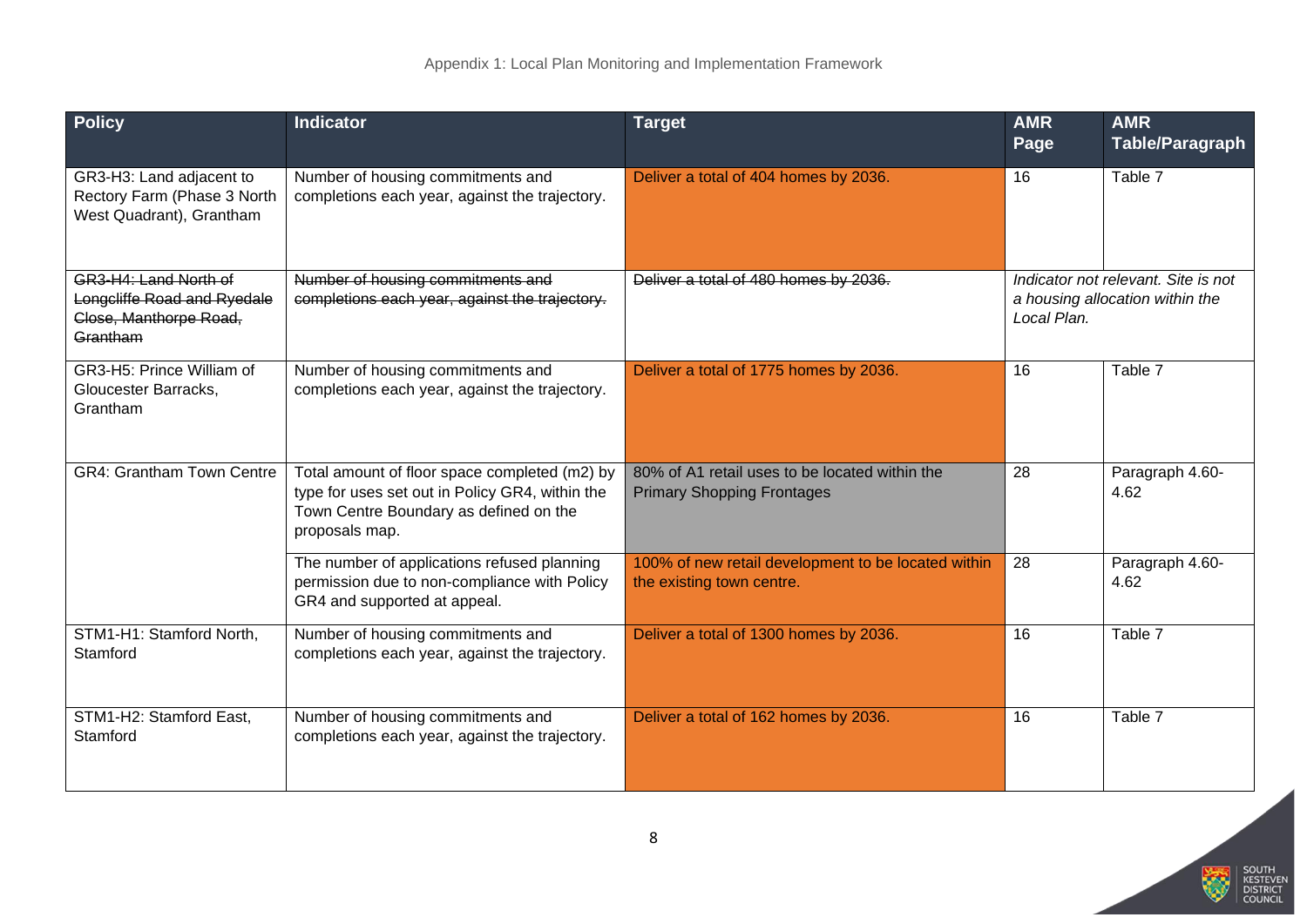| <b>Policy</b>                               | <b>Indicator</b>                                                                                                                                                                                    | <b>Target</b>                                                                                                                                          | <b>AMR</b><br>Page | <b>AMR</b><br><b>Table/Paragraph</b> |
|---------------------------------------------|-----------------------------------------------------------------------------------------------------------------------------------------------------------------------------------------------------|--------------------------------------------------------------------------------------------------------------------------------------------------------|--------------------|--------------------------------------|
| STM2: Stamford Town<br><b>Centre Policy</b> | Total amount of floor space completed m2 by<br>type for uses set out in Policy STM2, within the<br>Town Centre Boundary as defined on the<br>proposals map.                                         | 80% of A1 retail uses to be located within the<br><b>Primary Shopping Frontages</b><br>80% of Secondary Shopping Frontage to be<br>complementary uses. | 28                 | Paragraph 4.60-<br>4.62              |
|                                             | The number of applications refused planning<br>permission due to non-compliance with Policy<br>STM2 and supported at appeal.                                                                        | 100% of new retail development to be located within<br>the existing town centre.                                                                       | 28                 | Paragraph 4.60-<br>4.62              |
| <b>BRN1: Bourne Housing Need</b>            | Bourne Neighbourhood Plan group to allocate<br>land sufficient to deliver 100 new additional<br>homes over the Local Plan period within the<br>first five years of the Local Plan being<br>adopted. | To meet Bourne's Housing Need within the plan<br>period.                                                                                               | 16                 | Table 7                              |
| BRN1-H1: Manning Road,<br>Bourne            | Housing commitments and completions each<br>year.                                                                                                                                                   | Deliver a total of 107 homes by 2036.                                                                                                                  | 16                 | Table 7                              |
| <b>BRN2: Bourne Town Centre</b><br>Policy   | Total amount of floor space completed (m2) by<br>type for uses set out in Policy BRN2                                                                                                               | 80% of A1 retail uses to be located within the<br><b>Primary Shopping Frontages</b><br>80% of Secondary Shopping Frontage to be<br>complementary uses. | 28                 | Paragraph 4.60-<br>4.62              |
|                                             | The number of applications refused planning<br>permission due to non-compliance with Policy<br>BRN2 and supported at appeal.                                                                        | 100% of new retail development to be located within<br>the existing town centre.                                                                       | 28                 | Paragraph 4.60-<br>4.62              |

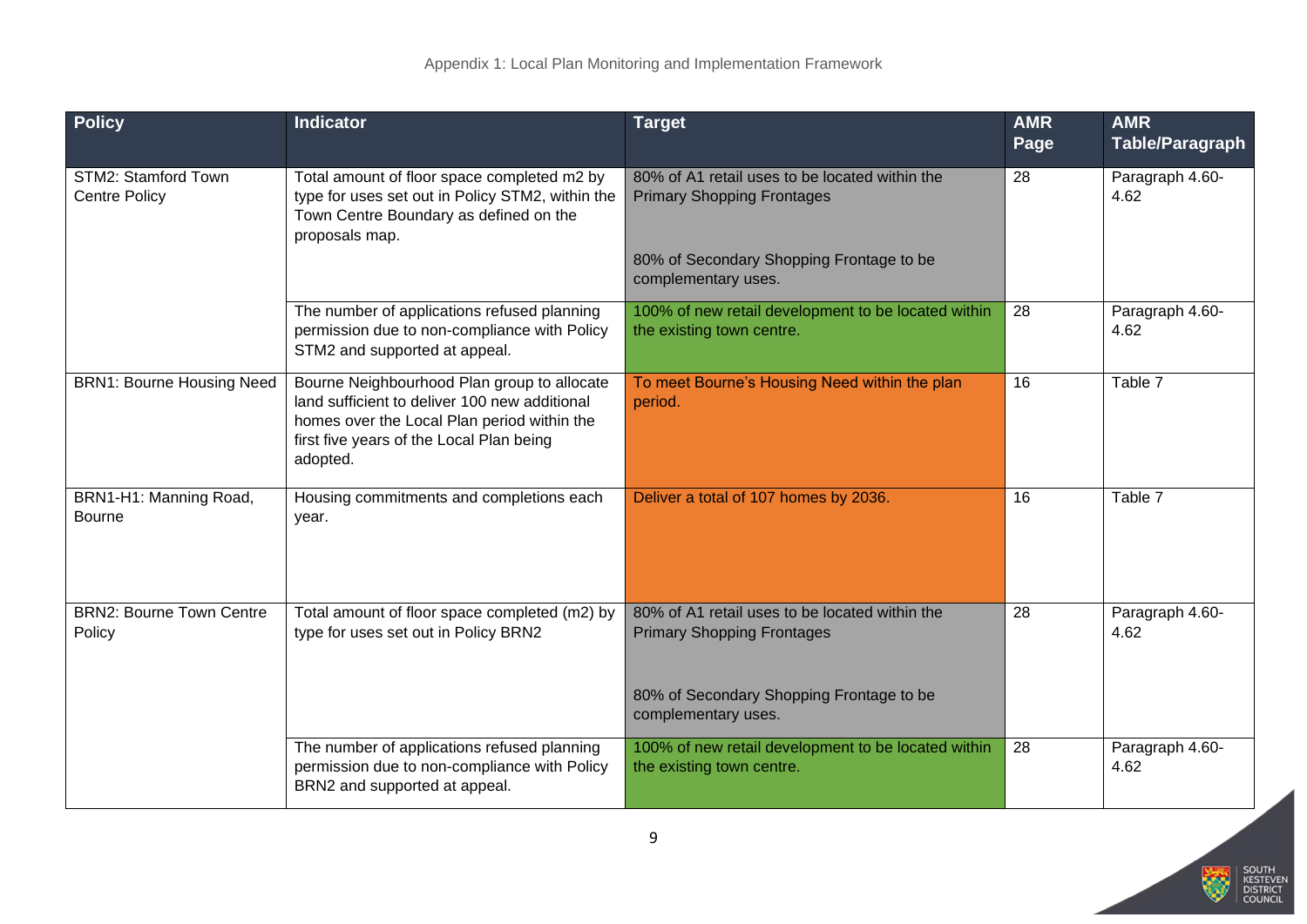| <b>Policy</b>                                             | <b>Indicator</b>                                                                                                             | <b>Target</b>                                                                                                                   | <b>AMR</b><br>Page | <b>AMR</b><br><b>Table/Paragraph</b> |
|-----------------------------------------------------------|------------------------------------------------------------------------------------------------------------------------------|---------------------------------------------------------------------------------------------------------------------------------|--------------------|--------------------------------------|
|                                                           |                                                                                                                              |                                                                                                                                 |                    |                                      |
| DEP1-H1: Towngate West,<br>The Deepings                   | Housing commitments and completions each<br>year                                                                             | Deliver a total of 73 homes by 2036.                                                                                            | 16                 | Table 7                              |
| DEP1-H1: Land West of<br>Linchfield Road, The<br>Deepings | Housing commitments and completions each<br>year                                                                             | Deliver a total of 100 homes by 2036.                                                                                           | $\overline{16}$    | Table 7                              |
| DEP1-H2: Linchfield Road,<br>The Deepings                 | Housing Commitments and completions each<br>year.                                                                            | Deliver a total of -680 homes by 2036                                                                                           | 16                 | Table 7                              |
| <b>DEP2: Market Deeping Town</b><br><b>Centre Policy</b>  | Total amount of floor space completed (m2) by<br>type for uses set out in Policy DEP2                                        | 80% of A1 retail uses to be located within the<br><b>Primary Shopping Frontages</b><br>80% of Secondary Shopping Frontage to be | $\overline{28}$    | Paragraph 4.60-<br>4.62              |
|                                                           |                                                                                                                              | complementary uses.                                                                                                             |                    |                                      |
|                                                           | The number of applications refused planning<br>permission due to non-compliance with Policy<br>DEP2 and supported at appeal. | 100% of new retail development to be located within<br>the existing town centre                                                 | 28                 | Paragraph 4.60-<br>4.62              |
| LV-H1: Wilsford Lane,<br>Ancaster                         | Housing commitments and completions each<br>year                                                                             | Deliver a total of 96 homes by 2036.                                                                                            | 16                 | Table 7                              |
| LV-H2: Wilsford Lane,<br>Ancaster                         | Housing commitments and completions each<br>year                                                                             | Deliver a total of 35 homes by 2036.                                                                                            | 16                 | Table 7                              |

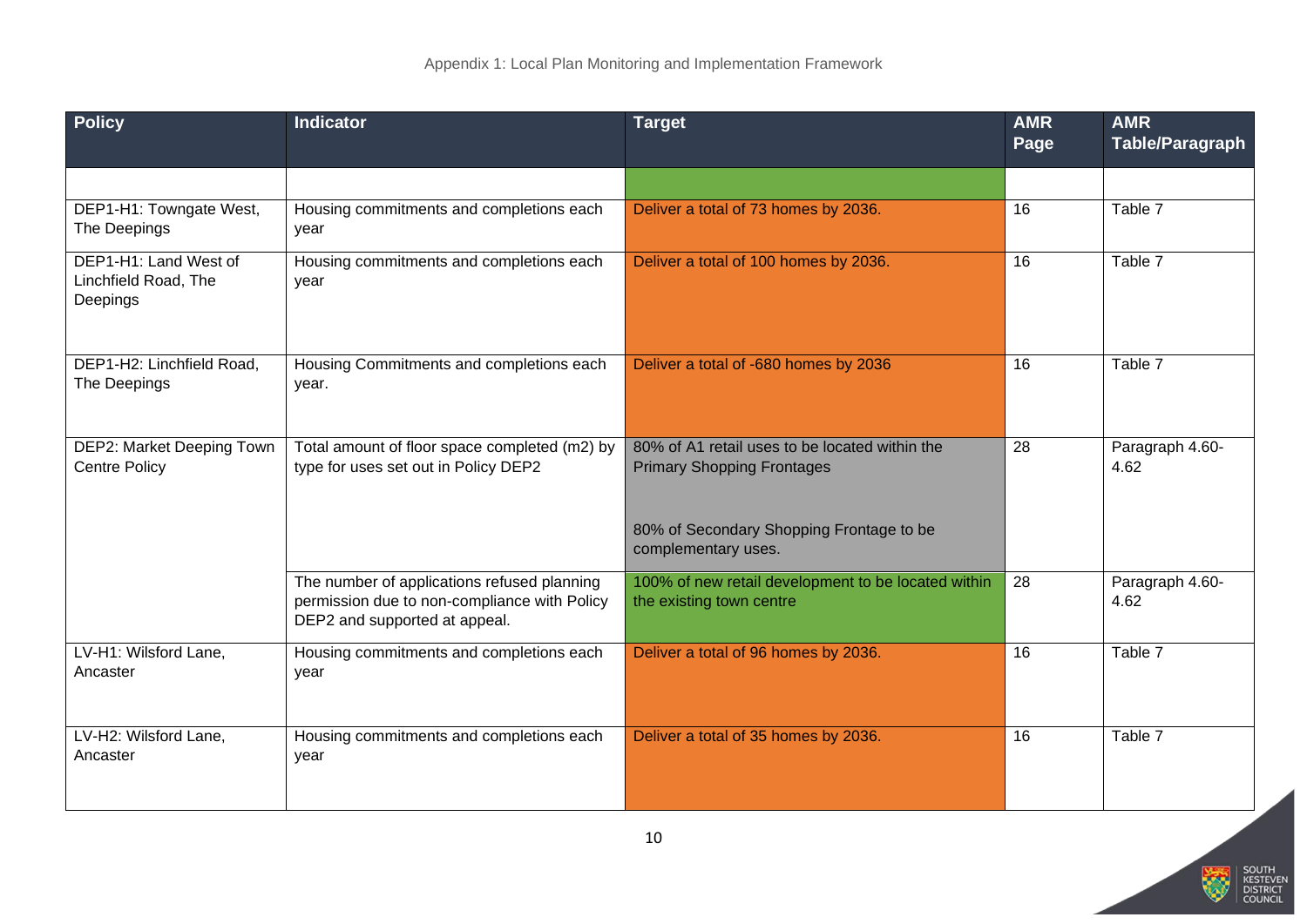| <b>Policy</b>                                          | <b>Indicator</b>                                 | <b>Target</b>                                 | <b>AMR</b><br>Page | <b>AMR</b><br><b>Table/Paragraph</b> |
|--------------------------------------------------------|--------------------------------------------------|-----------------------------------------------|--------------------|--------------------------------------|
| LV-H3: Low Road, Barrowby                              | Housing commitments and completions each<br>year | Deliver a total of 270 new dwellings by 2036. | 16                 | Table 7                              |
| LV-H4: Bourne Road,<br>Colsterworth                    | Housing commitments and completions each<br>year | Deliver a total of 70 homes by 2036.          | 16                 | Table 7                              |
| LV-H5: Swinstead<br>Road/Bourne Road, Corby<br>Glen    | Housing commitments and completions each<br>year | Deliver a total of 250 homes by 2036.         | 16                 | Table 7                              |
| LV-H6: Easthorpe Road,<br><b>Great Gonerby</b>         | Housing commitments and completions each<br>year | Deliver a total of 45 homes by 2036.          | 16                 | Table 7                              |
| LV-H7: Main Road (South),<br>Long Bennington           | Housing commitments and completions each<br>year | Deliver a total of 55 homes by 2036.          | 16                 | Table 7                              |
| LV-H8: Main Road (North),<br>Long Bennington           | Housing commitments and completions each<br>year | Deliver a total of 30 homes by 2036.          | 16                 | Table 7                              |
| LV-H9: Folkingham Road,<br>Morton                      | Housing commitments and completions each<br>year | Deliver a total of 70 homes by 2036.          | 16                 | Table 7                              |
| LV-H10: Thistleton Lane and<br>Mill Lane, South Witham | Housing commitments and completions each<br>year | Deliver a total of 34 homes by 2036.          | 16                 | Table 7                              |